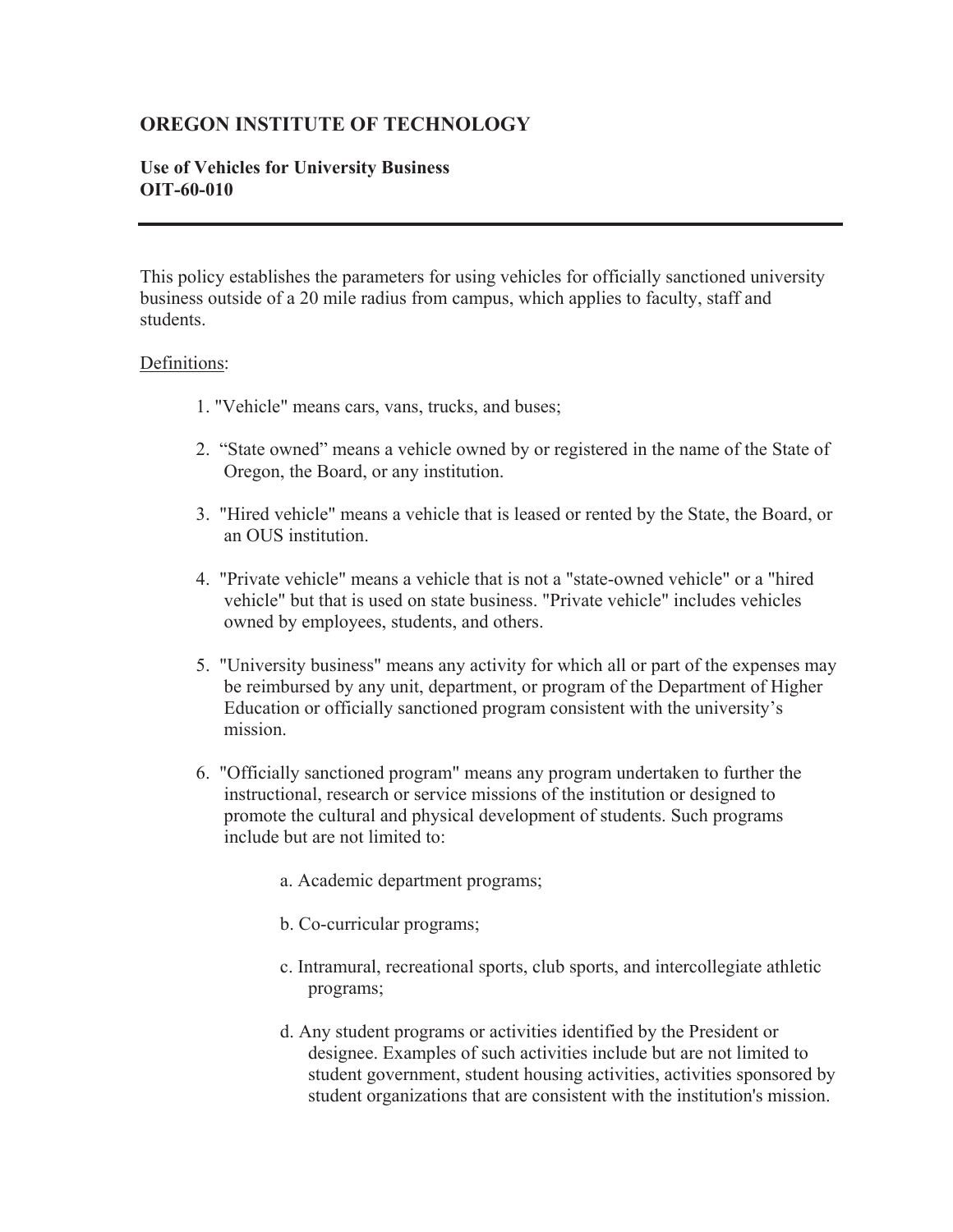## Requirements of All Travel:

All drivers must hold a valid driver's license and complete a Driver's Certification Form, which must be completed annually and submitted to director of Campus Safety. The Campus Safety Office reserves the right to contact the Department of Motor Vehicles to verify driving record and is responsible for maintaining a current list of all approved drivers.

Driver's certification may be declined for individuals with questionable driving records and/or citations for alcohol or other drug abuse, and/or who have been convicted of a major traffic offense.

Authorization for the use of a vehicle on university business must be approved in writing in advance by the appropriate supervisor or student group advisor. Rental of any vehicle larger than a full-size car requires prior approval through the appropriate Vice President.

Travel by private vehicle in lieu of a state owned or hired vehicle may be authorized in order to permit a combination of official travel with a holiday or weekend trip, vacation, or for other valid reason.

Passengers, other than one family member, are not permitted to ride in state owned vehicles unless they are participating in university business.

It is the responsibility of the driver of a vehicle to

- a. Ensure that there is an operable safety belt for every passenger and that it is in use at all times the vehicle is in motion.
- b. Operate the vehicle in a safe manner.
- c. Not exceed the posted speed limit.
- d. Avoid drowsiness by making frequent rest stops and/or using a certified relief driver on trips over 300 miles (one way).
- e. Report all accidents promptly.
- f. If driving a private vehicle, ensure that the vehicle:
	- i) has adequate insurance coverage
	- ii) has been maintained in a safe operating condition and has appropriate safety devices.

Any driver of a vehicle on university business exceeding the speed limit may assume the responsibility in case of an accident. Individuals who receive a police citation while driving a state owned or hired vehicle may be subject to disciplinary action and/or have driving privileges revoked.